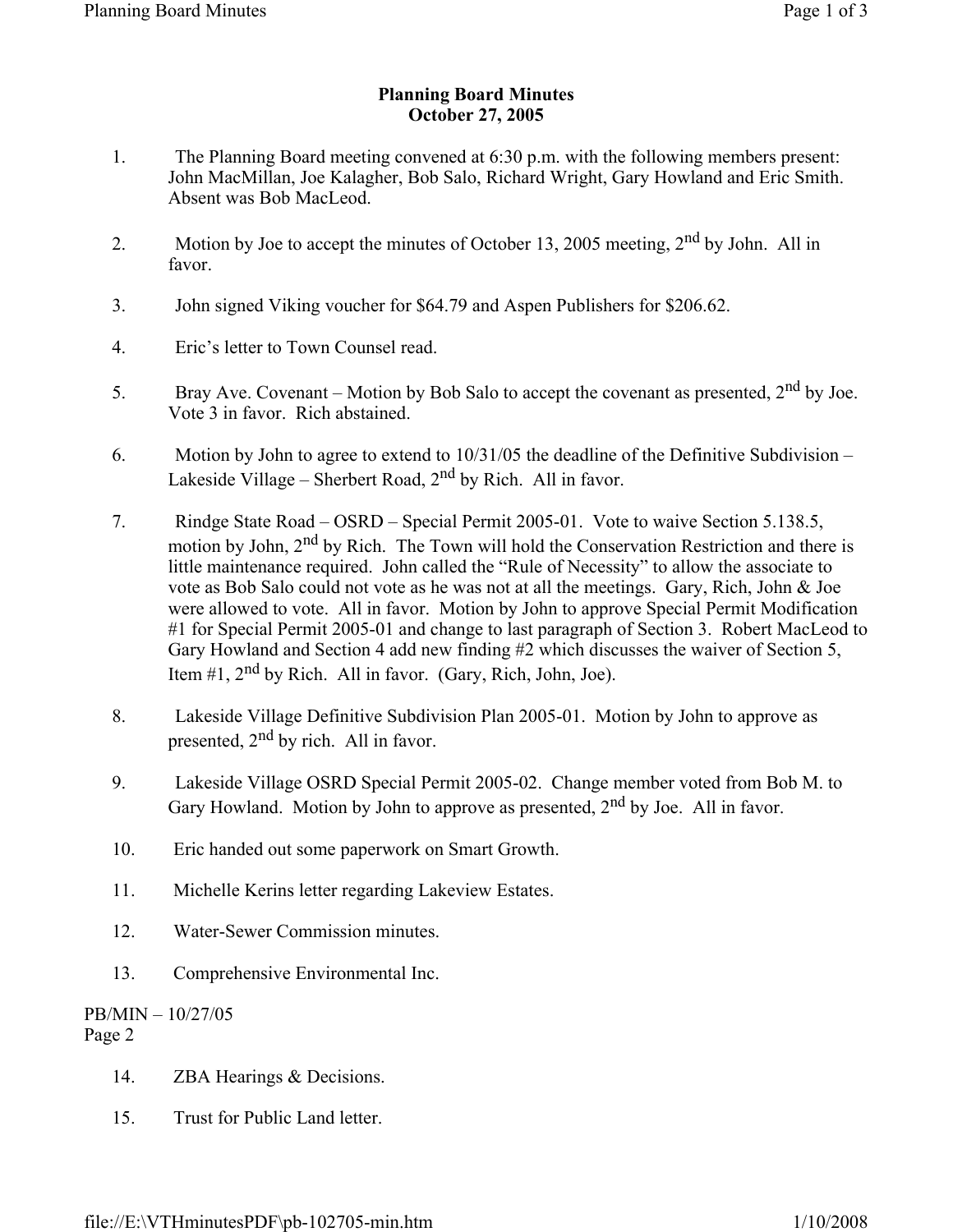- 16. Freedom's Way Heritage Association.
- 17. Mass Interchange Newsletter.
- 18. Update by Bob S. of J.R. Briggs Building Use and needs committee.
- 19. John handed out some paperwork for 8:30 hearing.
- 20. Letter dated October 18, 2005 regarding Lot O, Saari Camp Road. Restrictive Covenant Read. Motion by John,  $2^{nd}$  by Rich to approve the covenant. All in favor. Issue #1 requesting change from Saari Camp Road to Bachman Road for the driveway referred to Building Commissioner/Zoning Officer.
- 21. Site Plan for Central Street Rich left the room due to he has financial interest in the proposal. Bob Salo stated his son works at the hardware store and Bob has no financial interest in his son's employment. Cindy Martin presented the plan for the addition to the hardware store. Letter from Building Commissioner, Fire Department and Highway Department read. Joe suggested we solicit input from the new Police Chief regarding traffic. Mr. David Nims gave comments regarding his concerns of Ames Avenue. He had questions regarding public hearings. He stated there are plenty of other exits from the property and the exit onto Ames Avenue is not necessary. The abutters are in the process of getting their land surveyed. Mr. Nims stated there is very little maintenance done by the Town. He is concerned about runoff. He is concerned about trees being cut. He is hoping that the Wright trust, owners of the Hardware Store would see it not necessary to use the 30' of frontage onto Ames Avenue. Mrs. Janice Roy stated the 30' of frontage is solely for maintenance of septic for the Laundromat which is no longer is existence. The Board needs more information and continued until November 10, 2005. Review and correct the building plan.
- 22. Rich returned. Richard Sisson ANR 65 Gardner Road. Motion by Bob Salo to endorse as presented, 2<sup>nd</sup> by Rich. All in favor.
- 23. Murray Road discussion. Mr. Sisson wants to rezone the area as residential. He gave some thoughts on what would happen with Murray Road if it were to be rezoned. He would like to make 12 lots for 55 and over. He does not want to do a 40B. The Board would like to do more research for the Spring Town Meeting.

PB-MIN – 10/27/05 Page 3

- 24. John signed 2 building permits one for 37 Tuckerman Road and 171 Lakeshore Drive.
- 25. Continue hearing for Lakeview Estates. Letters from Rizzo Associates have been read. Comments from Eric Smith read. Memo from AMLP. John suggests the change in the decision of the Board Item #8 to "street lighting to be installed in accordance with the requirements as specified by AMLP." Michelle Kerins wanted to make sure the Board had received her letter. The answer is "yes". Joe K. made a motion to close the hearing,  $2<sup>nd</sup>$  by Rich. All in favor.

Lakeview Estates Definitive Subdivision Plan 2005-02 Draft III, October 27, 2005. Item #6 the applicant shall obtain all necessary permits for the well installation of the BOH.